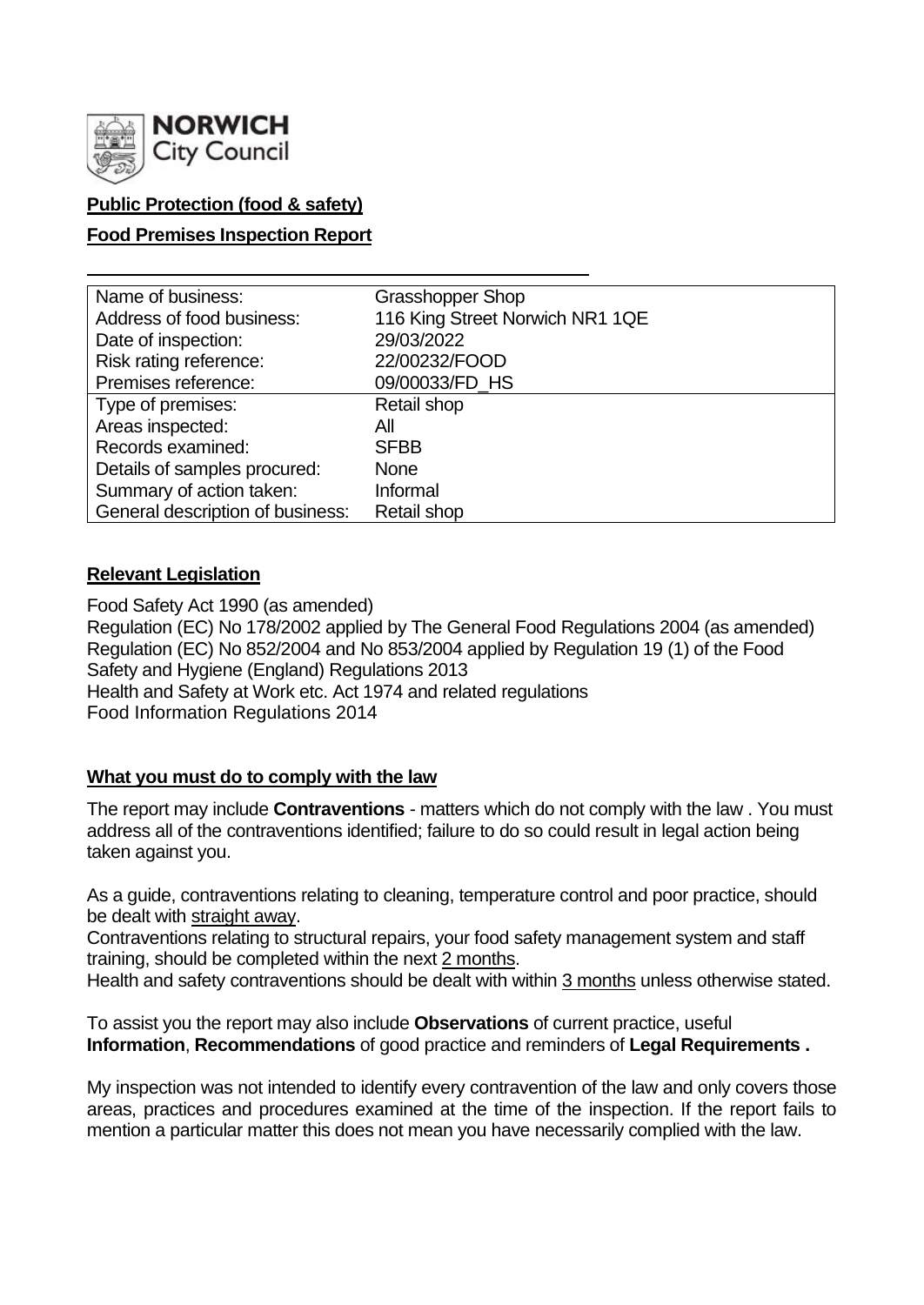# **FOOD SAFETY**

#### **How we calculate your Food Hygiene Rating:**

The food safety section has been divided into the three areas which you are scored against for the hygiene rating: 1. food hygiene and safety procedures, 2. structural requirements and 3. confidence in management/control procedures. Each section begins with a summary of what was observed and the score you have been given. Details of how these scores combine to produce your overall food hygiene rating are shown in the table.

| <b>Compliance Area</b>                     |          |    |           | <b>You Score</b> |                |    |           |    |          |  |
|--------------------------------------------|----------|----|-----------|------------------|----------------|----|-----------|----|----------|--|
| <b>Food Hygiene and Safety</b>             |          |    |           | 0                | 5              | 10 | 15        | 20 | 25       |  |
| <b>Structure and Cleaning</b>              |          |    | 0         | 5                | 10             | 15 | 20        | 25 |          |  |
| Confidence in management & control systems |          |    | 0         | 5.               | 10             | 15 | 20        | 30 |          |  |
|                                            |          |    |           |                  |                |    |           |    |          |  |
| <b>Your Total score</b>                    | $0 - 15$ | 20 | $25 - 30$ |                  | $35 - 40$      |    | $45 - 50$ |    | > 50     |  |
| <b>Your Worst score</b>                    | 5        | 10 | 10        |                  | 15             |    | 20        |    |          |  |
|                                            |          |    |           |                  |                |    |           |    |          |  |
| <b>Your Rating is</b>                      | 5        | 4  |           | 3                | $\overline{2}$ |    |           |    | $\Omega$ |  |

Your Food Hygiene Rating is 5 - a very good standard



# **1. Food Hygiene and Safety**

Food hygiene standards are high. You demonstrated a very good standard of compliance with legal requirements. You have safe food handling practices and procedures and all the necessary control measures to prevent cross-contamination are in place. Some minor contraventions require your attention. **(Score 5)**

## Contamination risks

**Observation** I was pleased to see you were able to demonstrate effective controls to prevent cross-contamination.

#### Hand-washing

**Observation I** was pleased to see handwashing was well managed.

Temperature Control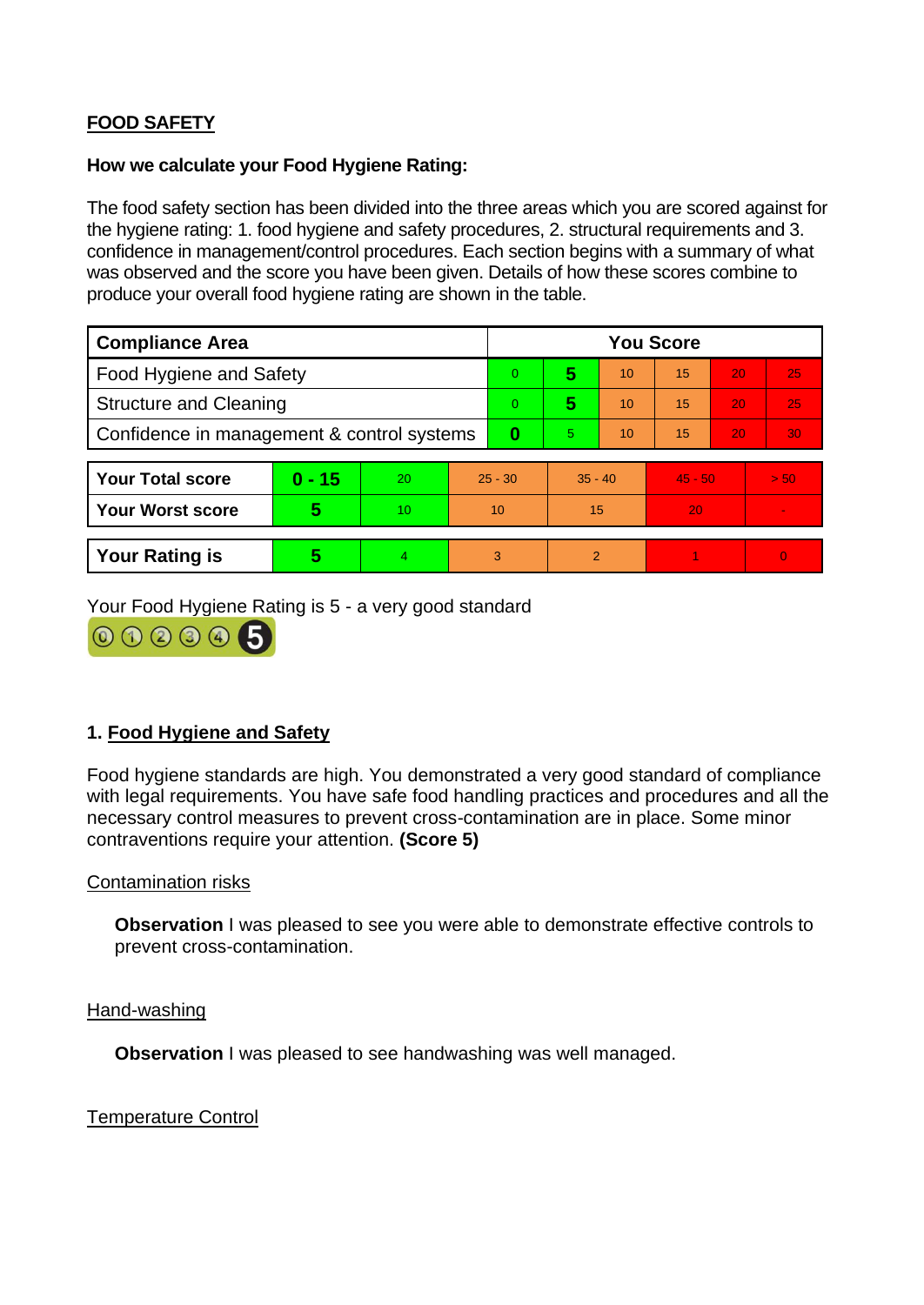**Observation** I was pleased to see you were able to limit bacterial growth and/or survival by applying appropriate temperature controls at points critical to food safety and that you were monitoring temperatures.

## Poor Practices

**Contravention** The following matters represented poor practice and if allowed to continue may cause food to become contaminated or lead to its deterioration:

• 2 x packets of quavers were being stored beyond their 'best before' date of 5/3

**Guidance** It is an offence to sell food which is not of the nature, substance or quality demanded by the consumer. Food sold passed it's 'best before' date could be of a reduced quality so you must check it is OK before you sell it. You must also inform your customers the product is passed its 'best before'.

# **2. Structure and Cleaning**

The structure facilities and standard of cleaning and maintenance are all of a good standard and only minor repairs and/or improvements are required. Pest control and waste disposal provisions are adequate. The minor contraventions require your attention. **(Score 5)**

## Cleaning of Structure

**Observation** The premises had been well maintained and the standard of cleaning was good.

# Cleaning of Equipment and Food Contact Surfaces

**Contravention** The following items are dirty and must be cleaned:

• interior top to display chest freezer and ice cream freezer

# Cleaning Chemicals / Materials / Equipment and Methods

**Observation** I was pleased to see that the premises was kept clean and that your cleaning materials, methods and equipment were able to minimise the spread of harmful bacteria between surfaces.

## **Maintenance**

**Contravention** The following had not been suitably maintained and must be repaired or replaced:

• flooring in front of counter was worn

# Facilities and Structural provision